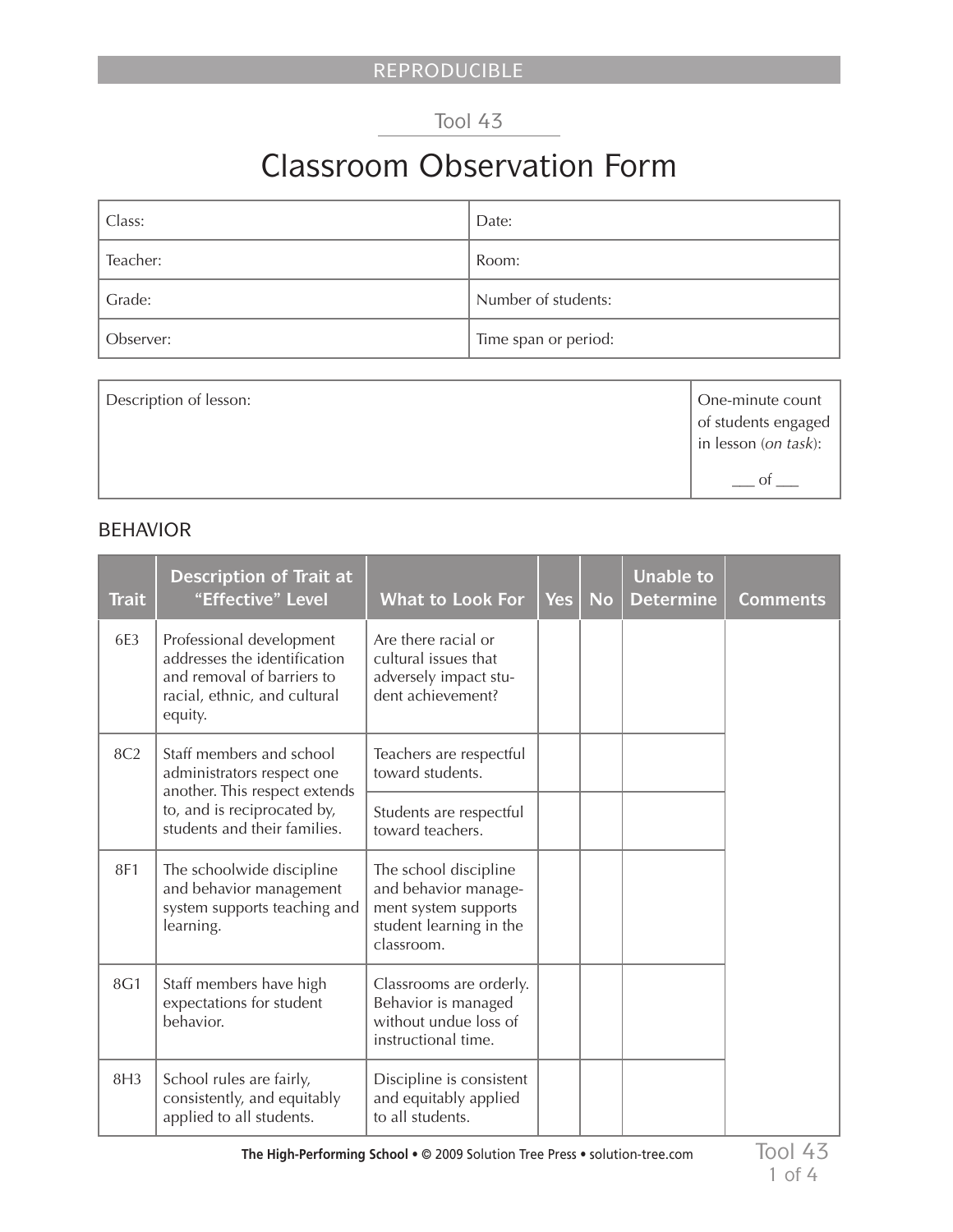#### **ORGANIZATION**

| <b>Trait</b>    | <b>Description of Trait at</b><br>"Effective" Level                                                                                                                             | <b>What to Look For</b>                                                                                                                                                               | <b>Yes</b> | <b>No</b> | <b>Not</b><br><b>Observed</b> | <b>Comments</b> |
|-----------------|---------------------------------------------------------------------------------------------------------------------------------------------------------------------------------|---------------------------------------------------------------------------------------------------------------------------------------------------------------------------------------|------------|-----------|-------------------------------|-----------------|
| 2A1             | State content standards are<br>explicitly integrated into<br>instruction in those subjects<br>for which state content stan-<br>dards exist.                                     | State or national<br>disciplinary content<br>standards are incorpo-<br>rated into instruction<br>(e.g., objective writ-<br>ten on board, content<br>standard described in<br>lesson). |            |           |                               |                 |
| 2F <sub>3</sub> | Teachers are committed to<br>raising achievement and<br>closing achievement gaps<br>between groups of students.                                                                 | Is there evidence that<br>the instructional strate-<br>gies in use meet the<br>needs of all students?                                                                                 |            |           |                               |                 |
| 2H2             | Instruction and directions<br>are clear to students, and<br>little time is spent on clarify-<br>ing directions, reteaching,<br>or repeating previously<br>described procedures. | The teacher's instruc-<br>tion and directions to<br>students are clear.                                                                                                               |            |           |                               |                 |
| 9D <sub>2</sub> | Parents and community<br>members are present and<br>involved in classroom<br>activities.                                                                                        | Volunteers are present<br>in classrooms and are<br>providing meaningful<br>contributions.                                                                                             |            |           |                               |                 |

## INSTRUCTIONAL STRATEGIES

| <b>Trait</b> | <b>Description of Trait at</b><br>"Effective" Level                                                                                            | <b>What to Look For</b>                                                                                                                                                               | <b>Yes</b> | No | <b>Not</b><br><b>Observed</b> | <b>Comments</b> |
|--------------|------------------------------------------------------------------------------------------------------------------------------------------------|---------------------------------------------------------------------------------------------------------------------------------------------------------------------------------------|------------|----|-------------------------------|-----------------|
| 2B1          | Students have access to an<br>instructional program that<br>is rigorous and provides<br>challenging opportunities to<br>extend their learning. | The teacher uses<br>questioning strategies<br>that elicit a range of<br>intellectual behavior<br>(knowledge, under-<br>standing, application,<br>analysis, synthesis,<br>evaluation). |            |    |                               |                 |
| 2C1          | Teachers express confidence<br>in the ability of their students<br>to make substantial learning<br>gains.                                      | The teacher, through<br>speech and action,<br>conveys high expecta-<br>tions for all students.                                                                                        |            |    |                               |                 |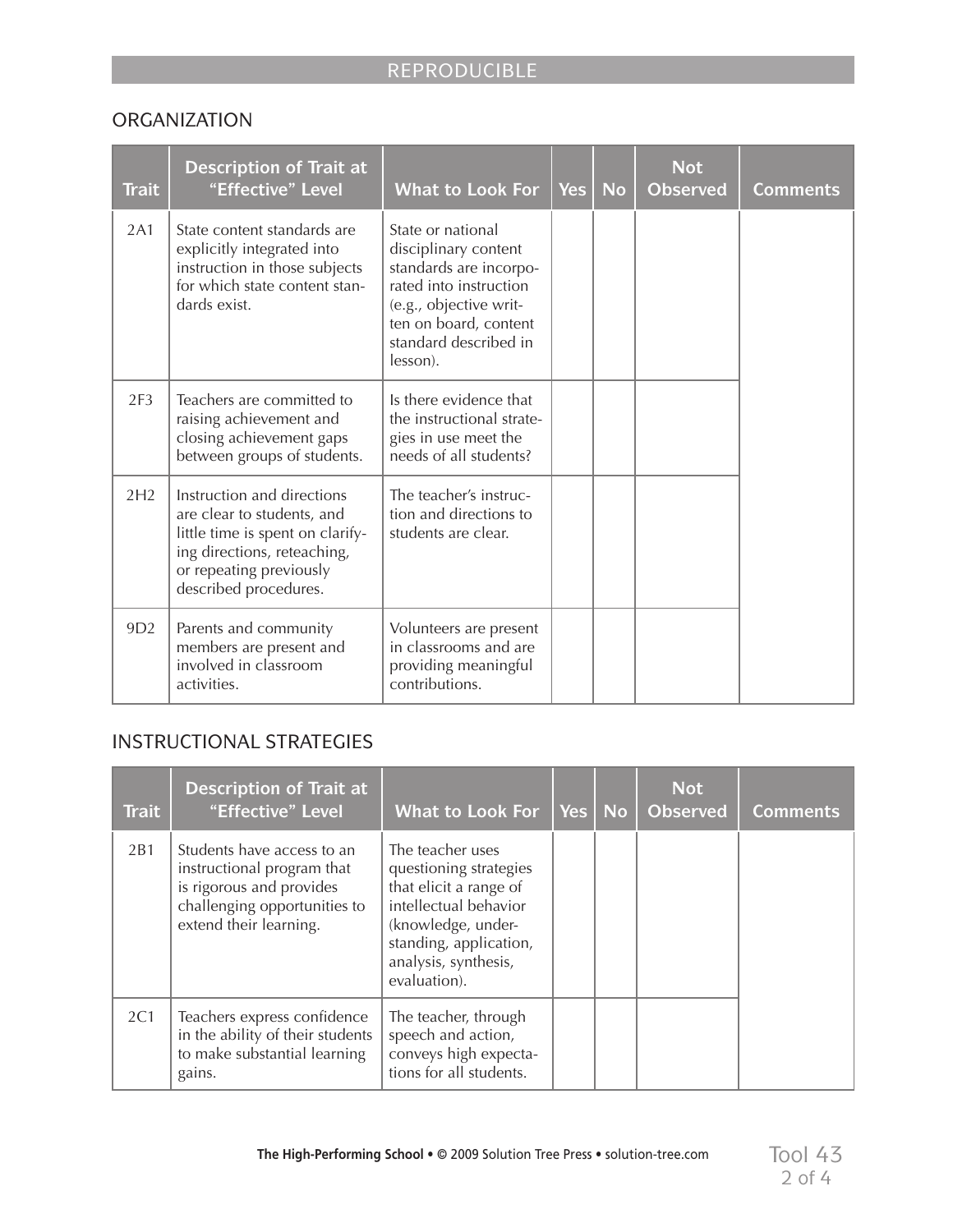# REPRODUCIBLE

| <b>Trait</b> | <b>Description of Trait at</b><br>"Effective" Level                                                                                                                        | <b>What to Look For</b>                                                                                                            | <b>Yes</b> | <b>No</b> | <b>Not</b><br><b>Observed</b> | <b>Comments</b> |
|--------------|----------------------------------------------------------------------------------------------------------------------------------------------------------------------------|------------------------------------------------------------------------------------------------------------------------------------|------------|-----------|-------------------------------|-----------------|
| 2E1          | Students are actively engaged<br>in classroom activities.                                                                                                                  | Students are alert and<br>actively engaged in<br>instructional activities.                                                         |            |           |                               |                 |
| 2E2          | Activities and assignments<br>are rigorous and contribute<br>to student understanding or<br>extend concepts addressed<br>in the lesson.                                    | Classroom activities<br>and assignments are<br>rigorous and con-<br>tribute to student<br>understanding.                           |            |           |                               |                 |
| 2F1          | Teachers demonstrate strong<br>content knowledge in the<br>subjects taught.                                                                                                | The teacher does not<br>make content errors.                                                                                       |            |           |                               |                 |
| 2F2          | Teachers use a variety of<br>instructional strategies<br>matched to the needs of their<br>students.                                                                        | The teacher uses a<br>variety of instructional<br>strategies matched to<br>student learning needs.                                 |            |           |                               |                 |
| 2H1          | Teachers use instructional<br>time effectively and lose little<br>time to behavior problems,<br>classroom management,<br>attendance, and noninstruc-<br>tional activities. | Teachers effectively use<br>all instructional time,<br>and instructional time<br>is not used for nonin-<br>structional activities. |            |           |                               |                 |
| 8D1          | Staff members work effec-<br>tively with racially, culturally,<br>and linguistically diverse<br>students.                                                                  | The teachers and other<br>staff members in the<br>room work effectively<br>with all students.                                      |            |           |                               |                 |

#### INTERVENTIONS AND REMEDIATION

| <b>Trait</b>    | Description of Trait at<br>"Effective" Level                                                                                   | <b>What to Look For</b>                                                                                              | <b>Yes</b> | <b>No</b> | <b>Not</b><br><b>Observed</b> | <b>Comments</b> |
|-----------------|--------------------------------------------------------------------------------------------------------------------------------|----------------------------------------------------------------------------------------------------------------------|------------|-----------|-------------------------------|-----------------|
| 212             | School administrators ensure<br>coordination of the instruc-<br>tional program.                                                | Students are able to<br>participate in interven-<br>tion or support pro-<br>grams without missing<br>core academics. |            |           |                               |                 |
| 7D <sub>2</sub> | The school has processes in<br>place to meet the academic<br>needs of students who are<br>at risk of not completing<br>school. | Remedial, interven-<br>tion, and lower-level<br>classes are engaging<br>and challenging.                             |            |           |                               |                 |